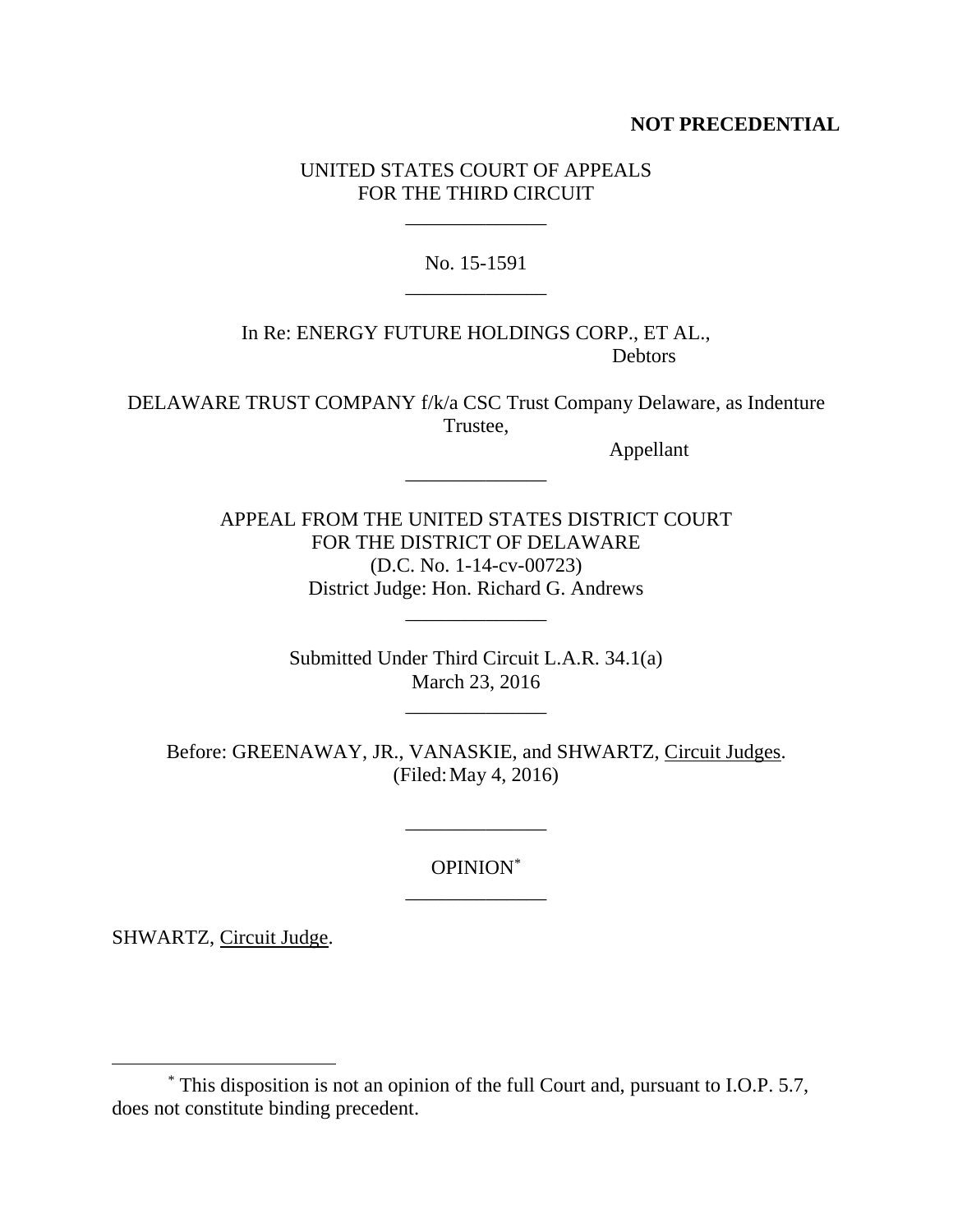Debtor Energy Future Holdings Corp. ("EFH") and its subsidiaries, including Energy Future Intermediate Holdings Corp. ("EFIH") (collectively, "Debtors"), with the approval of the Bankruptcy Court, settled claims with certain creditors holding notes secured by a lien on Debtors' assets. Delaware Trust Company, as indenture trustee (the "Trustee"), asserts that the settlement involved a tender offer that is impermissible in bankruptcy and that the settlement violates core principles of the bankruptcy process. Because the settlement was consistent with bankruptcy law, we will affirm.

I

Debtors comprise the largest electrical energy company in Texas. Their creditors included EFIH noteholders. Each note was governed by an indenture and some were secured by a first lien on Debtors' assets (the "First Lien Notes"). One set of the First Lien Notes represents a principal amount of \$500 million with an interest rate of 6 7/8%, due in 2017 (the "6 7/8% Notes"). The other set of Notes represents a principal amount of approximately \$3.5 billion with an interest rate of 10%, due in 2020 (the "10% Notes"). Each indenture contains a provision providing for a "make-whole" premium, which would "compensate noteholders for the loss of future interest resulting from an early refinancing." Appellant's Br. 9. Thus, the make-whole premium would require Debtors to make additional payments to the First Lien Noteholders if the Notes were redeemed before their final maturity.

Debtors sought to restructure this debt in 2012 and began negotiating with creditors, including some of the First Lien Noteholders. Following almost two years of negotiation, Debtors and several large creditors, most notably Pacific Investment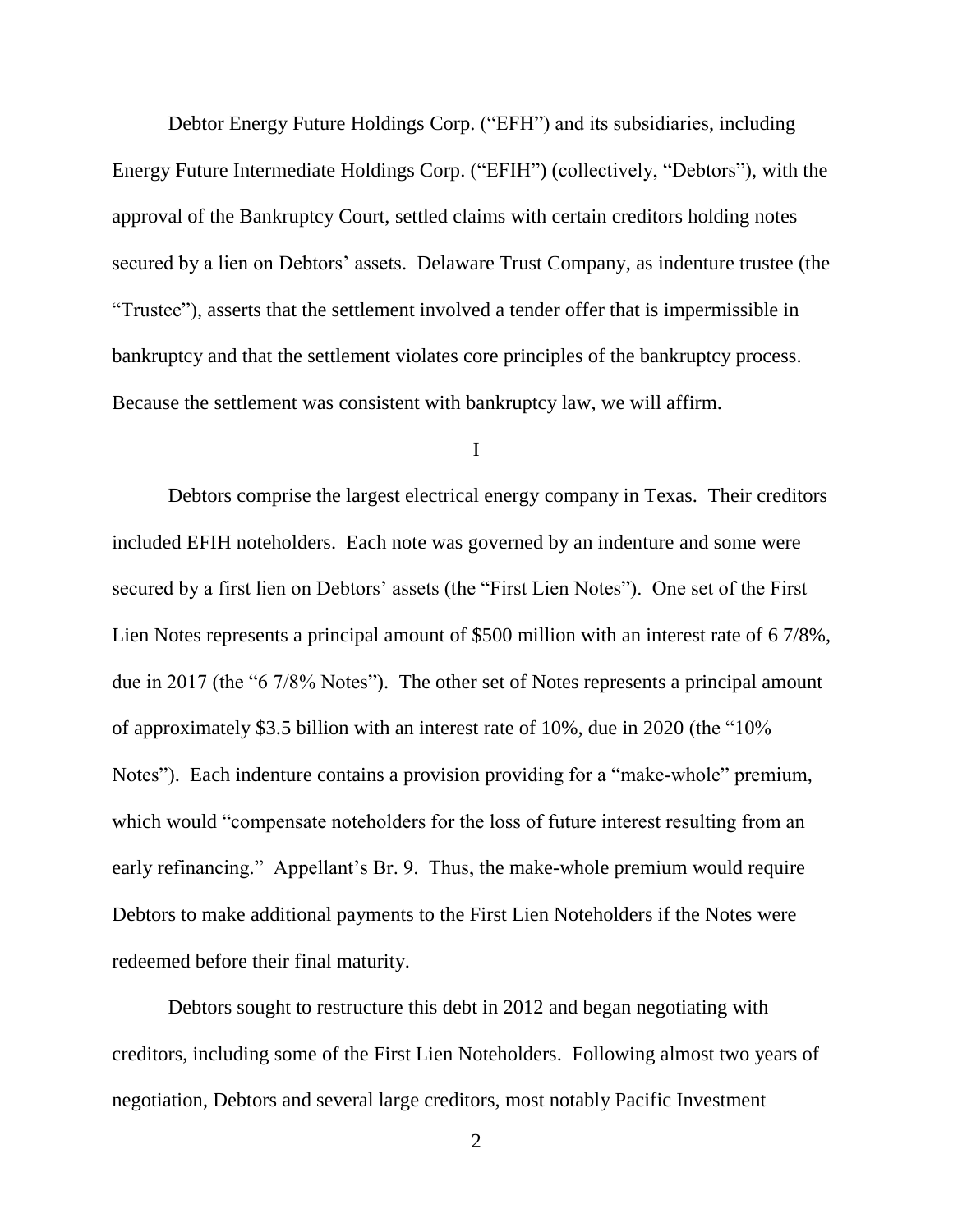Management Company ("PIMCO"), Western Asset Management Company ("WAMCO"), and Fidelity Investments ("Fidelity"), agreed to a Restructuring Support Agreement ("RSA"), initially intended to accomplish a "global restructuring" of the Debtors' entities and debt. Although the idea of a global restructuring was eventually abandoned, under the RSA, these entities agreed to refinance the First Lien Notes, release any claim to a make-whole premium, and provide additional financing.<sup>1</sup>

Because the RSA did not resolve all of their financial problems, Debtors filed for bankruptcy under Chapter 11 in the United States Bankruptcy Court for the District of Delaware.<sup>2</sup> One week after filing their bankruptcy petition, Debtors initiated what the parties have labeled a "tender offer" directed to the First Lien Noteholders that embodied certain terms set forth in the RSA. The goal of this offer was to settle disputes with all First Lien Noteholders.

The offer was to remain open for thirty-one days, and offered each First Lien Noteholder 105% of the Notes' principal amount and 101% of the accrued interest in exchange for the release of any potential claim to the make-whole premium. The offer contained a "step down" procedure, reducing the principal premium from 5% to 3.25% after fourteen days. The offer notified the First Lien Noteholders that the offer was

<sup>&</sup>lt;sup>1</sup> These creditors also provided additional debtor-in-possession financing and negotiated a "Most Favored Nations" provision, which provided that if any creditor later received a recovery higher than the amount specified in the RSA before "EFIH First Lien DIP Financing is fully funded pursuant to a final order entered by the Bankruptcy Court," the RSA would be immediately adjusted to provide the same recovery. JA 552**.** 

<sup>&</sup>lt;sup>2</sup> On the petition date, Debtors also moved for approval of the loans and refinancing of the First Lien Notes, and sought a ruling that no make-whole premiums were payable.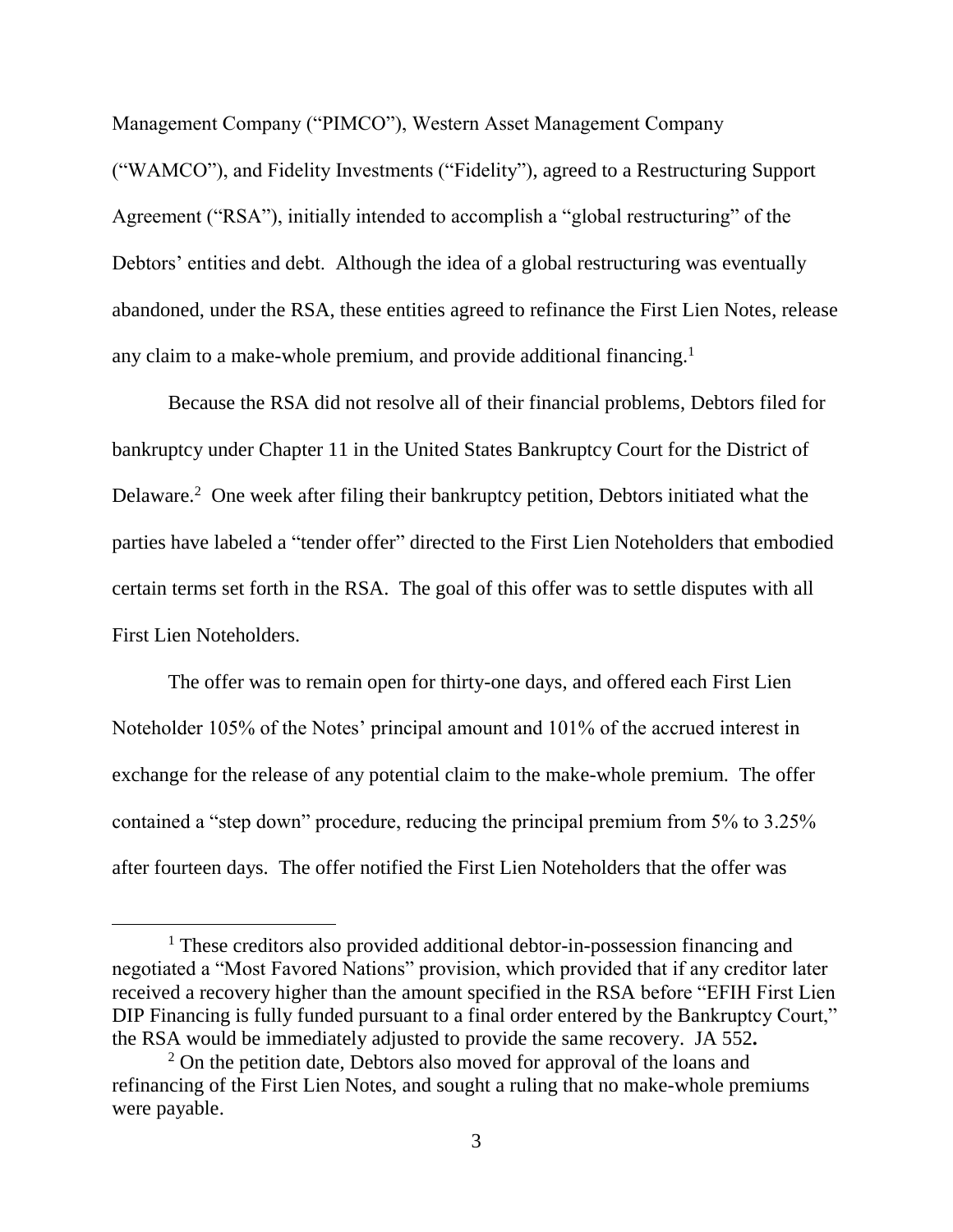subject to Bankruptcy Court approval and that Debtors intended to initiate litigation to disallow the make-whole premium claims.<sup>3</sup> Under the make-whole provision, due to the lower interest rate and earlier redemption date, the 6 7/8% Noteholders' make-whole premium would have been smaller than that of the 10% Noteholders. Thus, under the terms of the offer,, holders of the 6 7/8% Notes would receive a greater percentage of a possible recovery for the make-whole premium than the 10% Noteholders.

Ultimately, 97% of the 6 7/8% Noteholders accepted the offer, while only 34% of the 10% Noteholders did so. Noteholders who declined the offer retained their full claim and the right to litigate and obtain full value for their make-whole premium.

Nine days after initiating the offer, Debtors filed a motion for approval of the settlement pursuant to 11 U.S.C. § 363(b) and Fed. R. Bankr. P. 9019. The Trustee, on behalf of the non-settling First Lien Noteholders, objected to Debtors' request for approval of the settlement. Following a hearing at which it heard testimony about the benefits of the settlement, including that the offer would save the estate over ten million dollars each month in interest payments, the Bankruptcy Court approved the settlement, holding that there were no "incidents of discriminatory treatment" in the Debtors' approach to settlement and that the plan was a proper use of estate assets. JA 169. The District Court affirmed the Bankruptcy Court's approval order. The Trustee appeals.

### $II<sup>4</sup>$

<sup>&</sup>lt;sup>3</sup> The Bankruptcy Court has since disallowed the make-whole premium. This ruling is the subject of a separate appeal.

<sup>&</sup>lt;sup>4</sup> The District Court had jurisdiction over the bankruptcy appeal under 28 U.S.C. § 158(a)(1). We exercise appellate jurisdiction over the appeal from the District Court's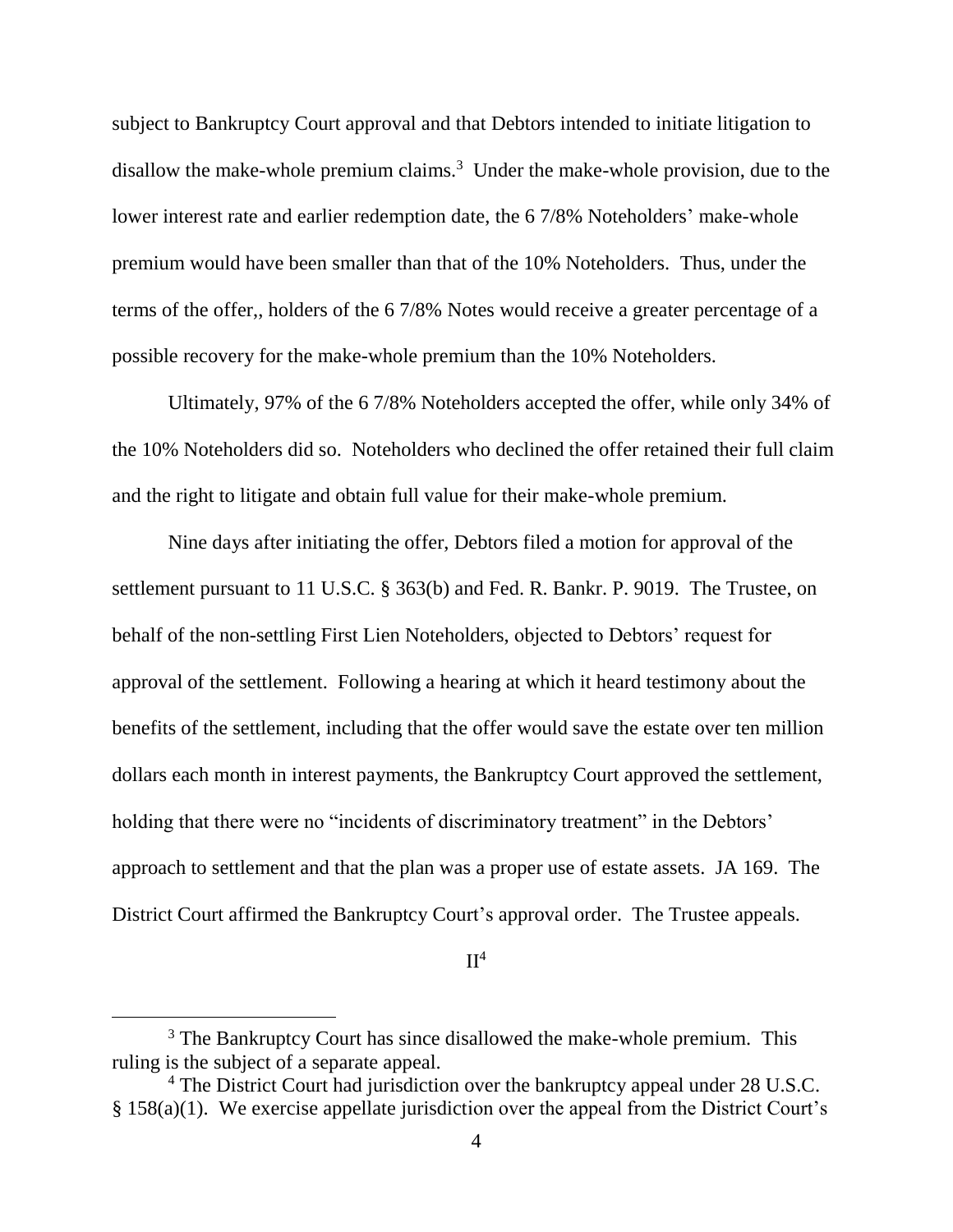A bankruptcy court has the authority to "approve a compromise or settlement" of a claim "after notice [to the debtor, trustee, and creditors] and a hearing" on the compromise. Fed. R. Bankr. P. 9019(a). The bankruptcy court must then decide whether the settlement is "fair and equitable," In re Nutraquest Inc., 434 F.3d 639, 644 (3d Cir. 2006) (quoting Protective Comm. for Indep. Stockholders of TMT Trailer Ferry, Inc. v. Anderson, 390 U.S. 414, 424 (1968)), and "assess and balance the value of the claim that is being compromised against the value to the estate of . . . accept[ing] . . . the compromise" by considering: "(1) the probability of success in ligation; (2) the likely difficulties in collection; (3) the complexity of the litigation involved, and the expense, inconvenience and delay necessarily attending it; and (4) the paramount interest of the creditors." In re Martin, 91 F.3d 389, 393 (3d Cir. 1996).

In this case, the Trustee challenges the conclusion that the settlement is fair and equitable. In short, it asserts that use of tender offers as a means to settle claims is

final order pursuant to 28 U.S.C.  $\S\S 158(d)(1)$  and 1291. We review findings of fact made by the bankruptcy court for clear error, and review questions of law de novo. Lebron v. Mechem Fin. Inc., 27 F.3d 937, 942 (3d Cir. 1994). We review the approval of a settlement for an abuse of discretion. In re Nutraquest, Inc., 434 F.3d 639, 644 (3d Cir. 2006). Under this standard,

[w]e do not disturb an exercise of discretion unless there is a definite and firm conviction that the court . . . committed a clear error of judgment in the conclusion it reached upon a weighing of the relevant factors. Put another way, for us to find an abuse of discretion[,] the . . . decision must rest on a clearly erroneous finding of fact, an errant conclusion of law or an improper application of law to fact.

Id. at 645 (alteration in original) (internal citation and quotation marks omitted).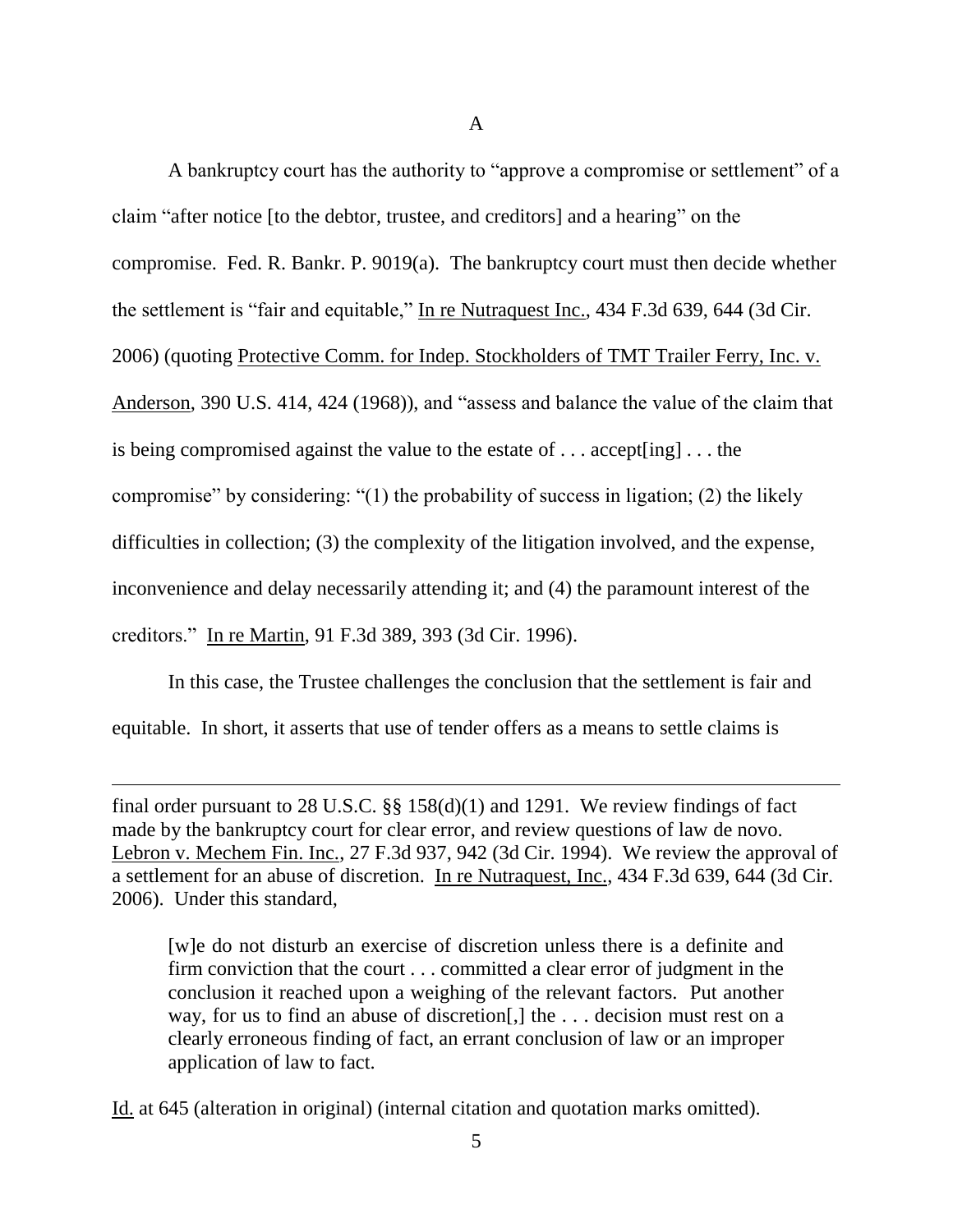impermissible under Chapter 11. It also argues that the offer violates the equal treatment principle. Finally, it contends that the settlement constituted an impermissible sub rosa plan. We will address each argument in turn.

#### A

Although the parties have called the arrangement here a "tender offer," in this case it was simply a means to convey a settlement offer to certain creditors who were expected to make claims against the assets of the bankruptcy estate.

Under 11 U.S.C. § 363(b), a debtor may use estate property outside the ordinary course of business, upon notice and a hearing, to settle claims with the approval of the bankruptcy court. Northview Motors, Inc. v. Chrysler Motors Corp., 186 F.3d 346, 350 (3d Cir. 1999); see Fed. R. Bankr. P. 9019 (providing for bankruptcy court approval of settlements). The bankruptcy court is charged with ensuring that such settlements are "fair and equitable." See Martin, 91 F.3d at 393 (citation omitted). Of course, this includes confirming that the proposed settlement does not contravene the Bankruptcy Code.

To the extent the offer allowed noteholders to receive payment in exchange for abandoning their make-whole claims constitutes a type of "tender offer," it clearly did not violate the Bankruptcy Code. The "tender offer" here was merely a mechanism to communicate the settlement offer. It detailed the proposed terms of the offer, set forth the reasons for the offer, explained the dispute over make-whole premiums and informed creditors of Debtors' intention to litigate the validity of the claims, disclosed associated risk factors, and notified all offerees that the settlement was subject to court approval.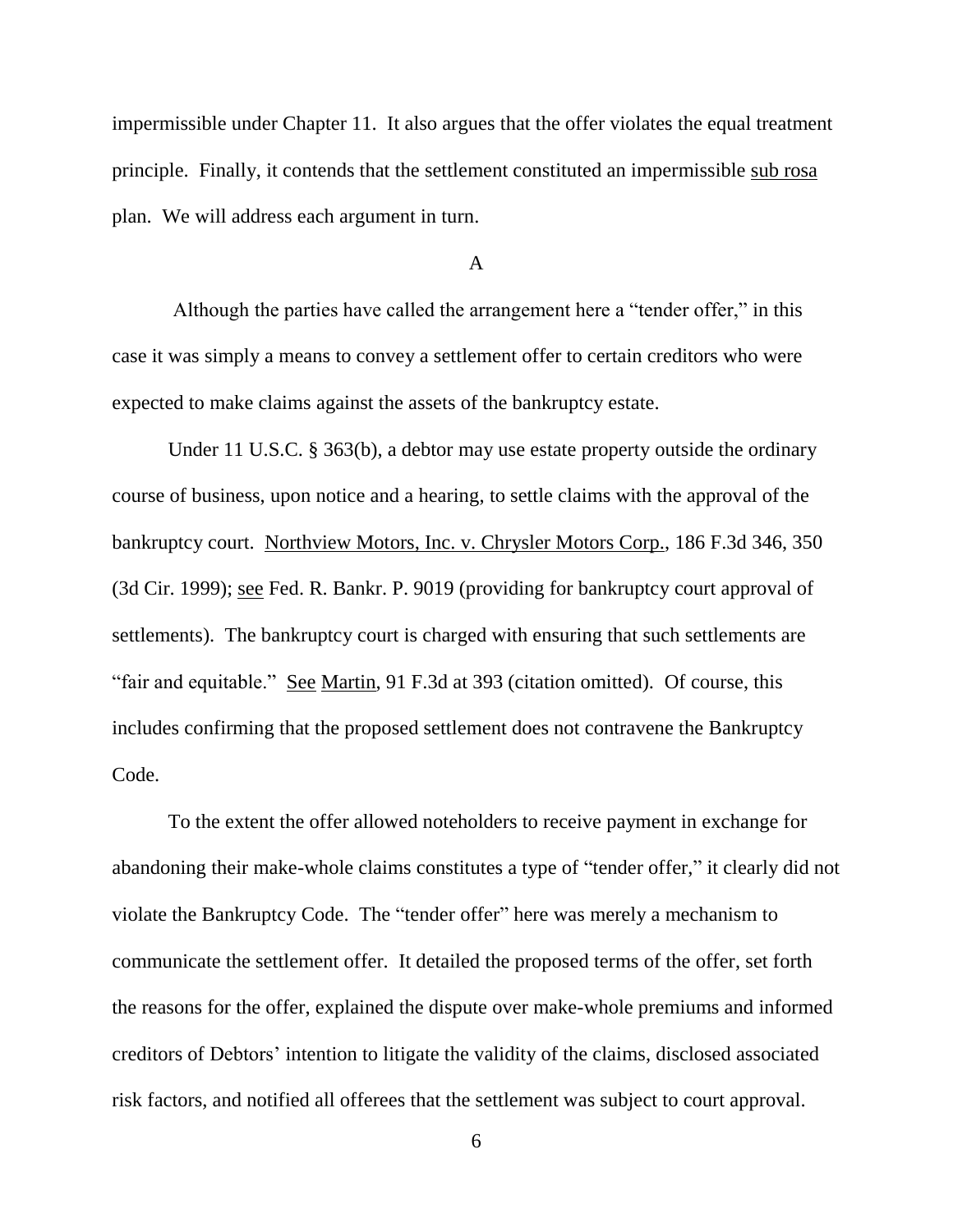Practically speaking, the "tender offer" in this case was equivalent to a detailed settlement memorandum in any other case.

Moreover, the Trustee has failed to identify any section of the Bankruptcy Code that forbids settlements using a tender offer process.<sup>5</sup> All of the code sections on which the Trustee relies relate to reorganization plans, such as § 1125 (requiring court approval for solicitation of a plan),  $\S 1126(c)$  (providing for class voting on plans), and  $\S 1128$ (plan confirmation), and "class-based" procedures for negotiation inherent to the bankruptcy process. None of the sections apply to court-approved settlements entered before the plan confirmation process has begun. Thus, there is nothing to show the use of such a process contravenes the Bankruptcy Code.

Having concluded that the settlement offer here did not violate the Code, we next examine whether the Bankruptcy Court acted within its discretion in approving the settlement. We conclude that it did.

The Bankruptcy Court's decision reflects thorough consideration of the Martin factors concerning the complexity of the litigation over the make-whole claims and the delays associated with such a suit. The EFH bankruptcy is large and complicated. The

<sup>&</sup>lt;sup>5</sup> Indeed, as the parties note, the tender offer process has been used to settle claims in other bankruptcy cases. See In re Standard Oil & Expl. of Del., Inc., 136 B.R. 141, 144-53 (Bankr. W.D. Mich. 1992); see also In re AMR Corp., 485 B.R. 279 (Bankr. S.D.N.Y. May 23, 2013); In re Eastman Kodak Co., 479 B.R. 280 (Bankr. S.D.N.Y. Dec. 19, 2012). The Trustee argues that the tender offers in these cases are inapposite comparisons because the debtors there sought approval from the Bankruptcy Court prior to launching their tender offer. While pre-launch approval may be preferable where possible, we see no reason to hold that the order of events dictates whether a settlement achieved by a tender offer is fair and equitable. The Bankruptcy Court retains the discretion to determine whether the circumstances and timing surrounding an offer undermine its fairness.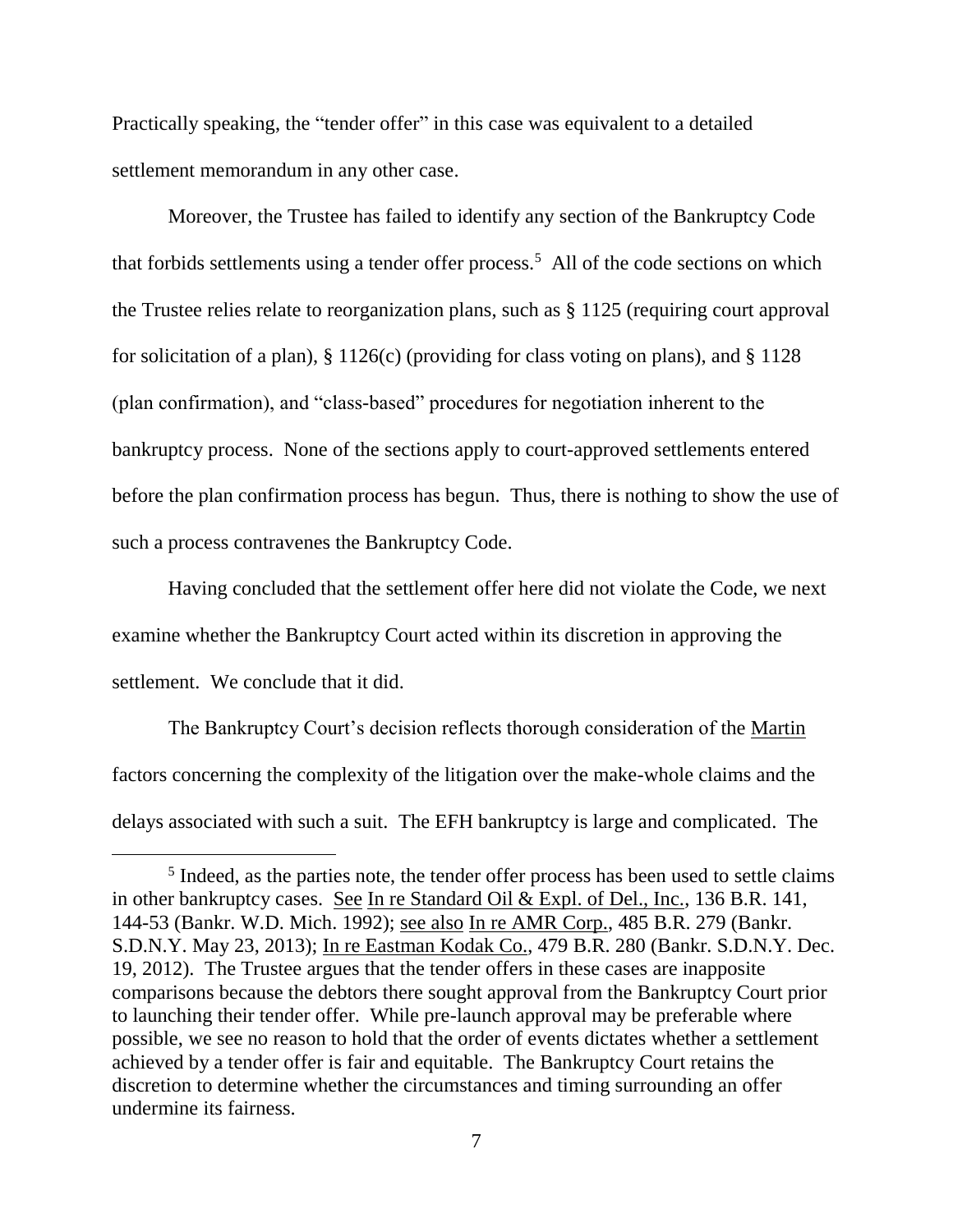parties were well aware of the likelihood of protracted litigation regarding the recovery on the make-whole premiums. Thus, the settlement offer significantly reduced the "complexity and inconvenience" of the litigation. Nutraquest, 434 F.3d at 646.

The Martin factor concerning the fairness to creditors also supported approving the settlement. The settlement here provided each First Lien Noteholder the ability to recover the same proportion of its principal and accrued interest, and made clear Debtors' intent to challenge the validity of the make-whole premiums, placing each creditor on notice that its entitlement to such a premium might be eliminated in full. The settlement further detailed numerous risk factors related to the bankruptcy proceeding. In addition, it provided that a noteholder who chose not to settle preserved its claim at the same level of priority. Finally, the settlement immediately saved the estate millions of dollars each month and thus provided more assets to satisfy all creditors.<sup>6</sup>

<sup>6</sup> Despite these benefits, the Trustee argues with some force that the nature of the settlement's rollout undermines its overall fairness. Only select creditors participated in the initial negotiations, and the offer was released within a week of the bankruptcy petition's filing. In addition, the offer was conveyed without prior Bankruptcy Court approval, and the step-down provision required noteholders to decide very quickly whether to sign on or risk their premium payment dropping from 5% to 3.25% fourteen days after the tender offer's initiation. Under the framework of In re Jevic Holding Corp., 787 F.3d 173 (3d Cir. 2015), this kind of behavior may undermine the equity of a settlement, because creditors may not have an adequate opportunity to assess their options and decide whether to accept a settlement. If the detriment to non-settling creditors is sufficient, it may also indicate that the settlement should not be approved under Martin. Nutraquest, 434 F.3d at 647 (discussing the Martin requirement that the settlement be in the interest of creditors). On balance, however, this settlement was fair and equitable.

The vast majority of First Lien Noteholders were sophisticated financial entities, and there is no indication that any creditor was misled or denied the chance to negotiate or participate in the settlement process. Finally, although bankruptcy court approval should generally be sought at the earliest time possible, the offering memorandum clearly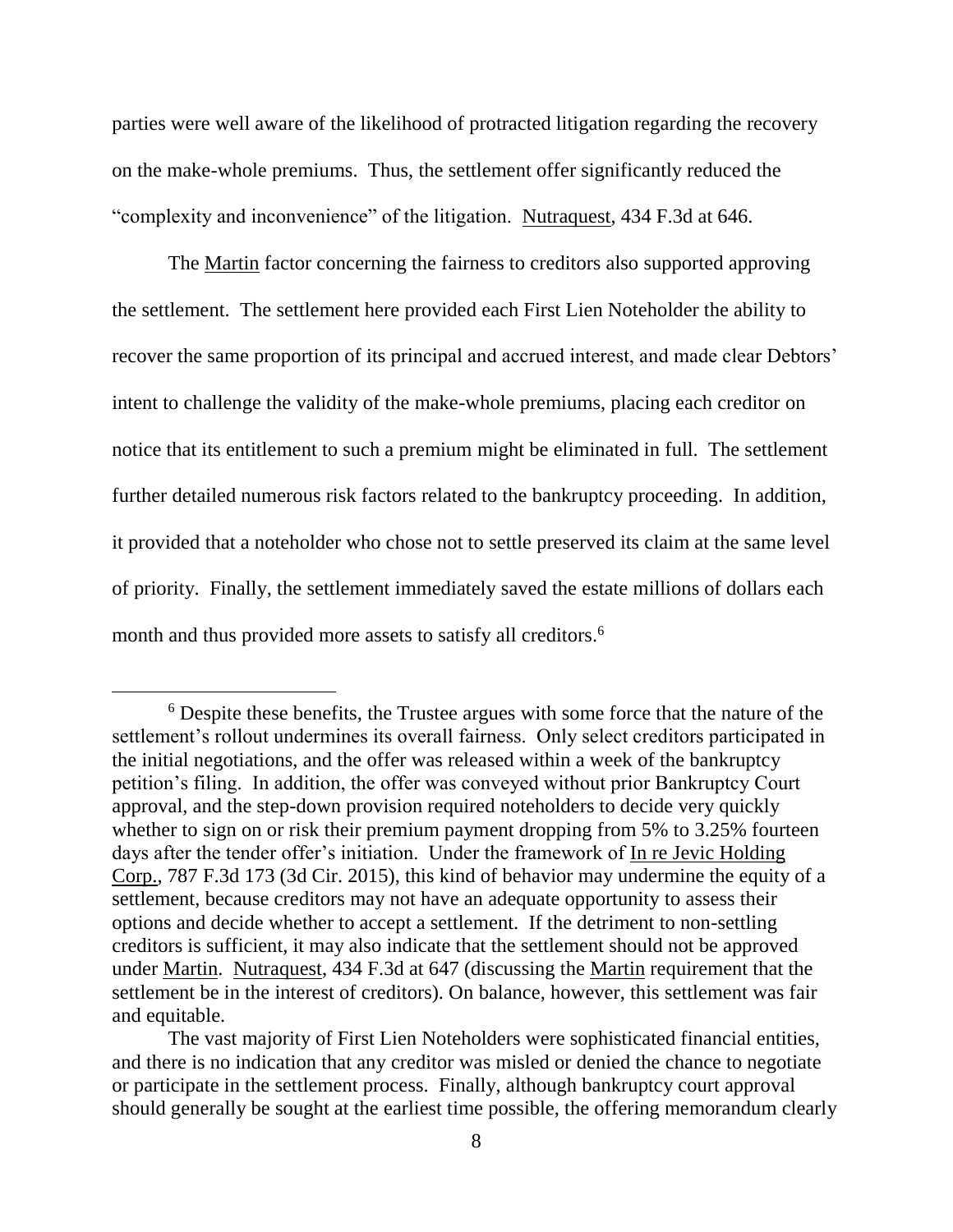In sum, the offer here is not precluded by the Bankruptcy Code<sup>7</sup> and the Bankruptcy Court acted within its discretion to approve the offer as a means to settle certain claims against the estate.

B

We next address the Trustee's contention that because holders of the various First Lien Notes received different percentages of the potential full value of the make-whole premiums, the settlement violates the Bankruptcy Code's "equal treatment" rule, 11 U.S.C. § 1123(a)(4).

Section 1123(a)(4) embodies the principle that all similarly situated creditors in bankruptcy are entitled to equal treatment. However, under its plain language, the provision applies only to a plan of reorganization, and therefore not to pre-confirmation settlements. See id. Supreme Court precedent and the Bankruptcy Code itself allow for settlements to be reached outside of the confirmation process. See TMT Trailer Ferry, 390 U.S. at 424; Fed. R. Bankr. P. 9019. Thus, we must read the Code's requirements together with the recognition of the importance of compromise in bankruptcy. See

detailed the terms of the settlement, associated risks, and the need for court approval, and hence provided sufficient notice of its terms. Thus, the pre-approval activities do not undermine our conclusion that the Bankruptcy Court did not abuse its discretion in holding that the settlement was fair and equitable.

 $\frac{7}{7}$  This is not a blanket endorsement of all tender offers in bankruptcy. Rather, like other means for achieving settlements in a bankruptcy case, each tender offer must be reviewed on a case-by-case basis. See In re Allegheny Int'l, 118 B.R. 282, 295-96 (Bankr. W.D. Pa. 1990) (rejecting a tender offer used to circumvent bankruptcy procedures). Any danger with a tender offer results from the specific offer itself and how it is used, and not from an inherent problem with tender offers as a means to settle bankruptcy claims.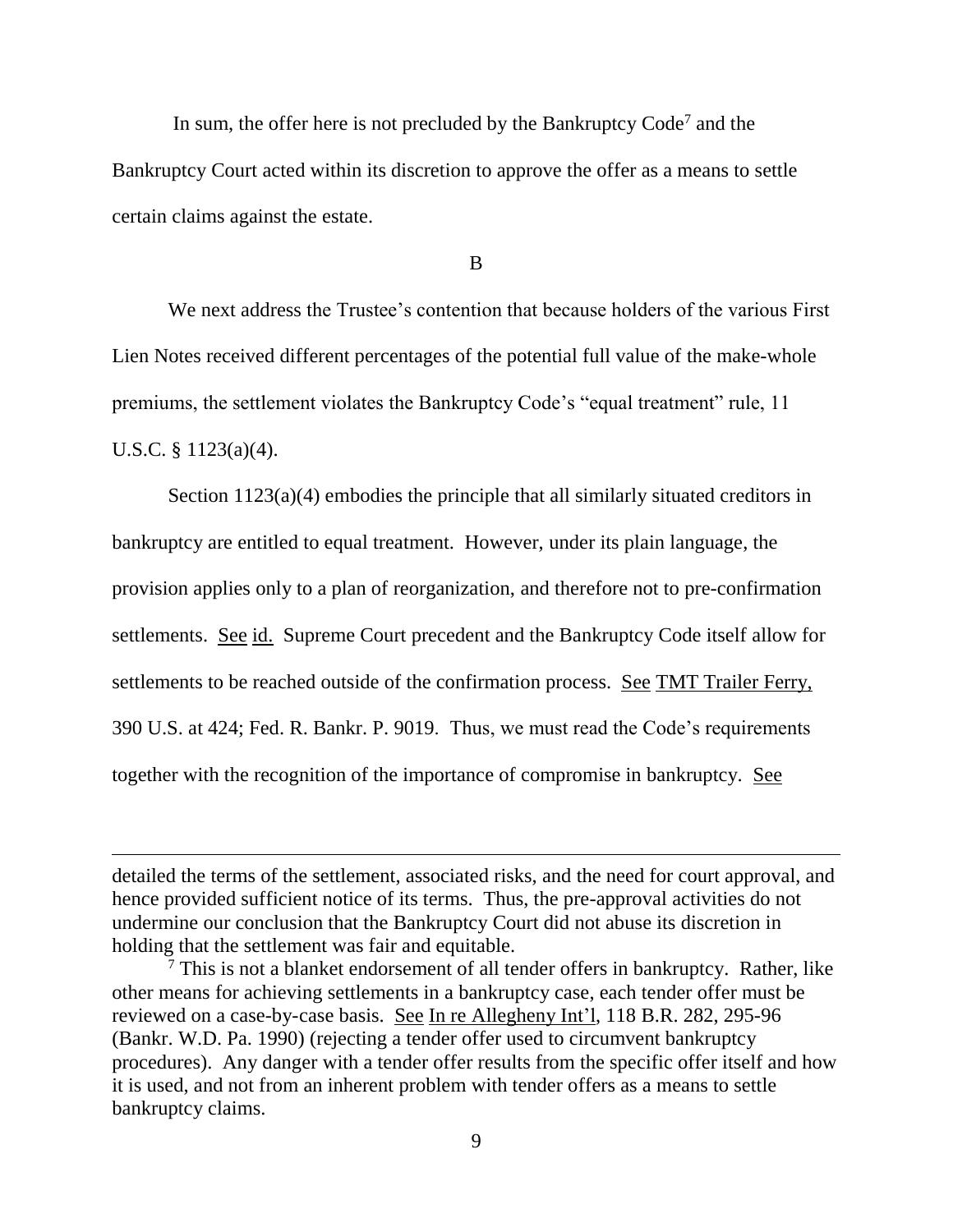Nutraquest, 434 F.3d at 645; 9 Collier on Bankruptcy ¶ 9019.01 (16th ed. rev. 2015) ("Compromises are favored in bankruptcy.").

As we observed in In re Jevic Holding Corp., 787 F.3d 173 (3d Cir. 2015), petition for cert. filed, 84 U.S.L.W. 3285 (U.S. Nov. 16, 2015) (No. 15-649),<sup>8</sup> core bankruptcy principles, such as the absolute priority rule and the equal treatment rule, see In re W.R. Grace & Co., 729 F.3d 332, 343 (3d Cir. 2013), which apply in the plan confirmation process, are not categorically applied in the settlement context. Instead, we adopted a flexible approach that permits the approval of settlement that may not comply with such rules so long as the bankruptcy court "ensur[es] the evenhanded and predictable treatment of creditors." Jevic, 787 F.3d at 178. This does not mean, however, that such rules can be ignored. Indeed, a settlement's fidelity to the requirements of the Bankruptcy Code will generally be the most important factor in determining whether a settlement is fair and equitable. Id. at 184.

Even though Jevic teaches that a bankruptcy court has latitude in declining to apply confirmation plan rules in connection with settlements, it makes clear that a bankruptcy court cannot disregard the central tenets of the bankruptcy system. See id. at 180-85. When a debtor files its petition, it enters into a process in which a bankruptcy court is responsible for both protecting estate assets and the interests of the creditors. As to creditors, a bankruptcy court is obligated to ensure that the creditors are treated in an

<sup>8</sup> On February 29, 2016, the Supreme Court invited the Solicitor General to file a brief expressing the views of the United States. 577 U.S. , available at http://www.supremecourt.gov/orders/courtorders/022916zor\_7lho.pdf (last accessed Mar. 3, 2016)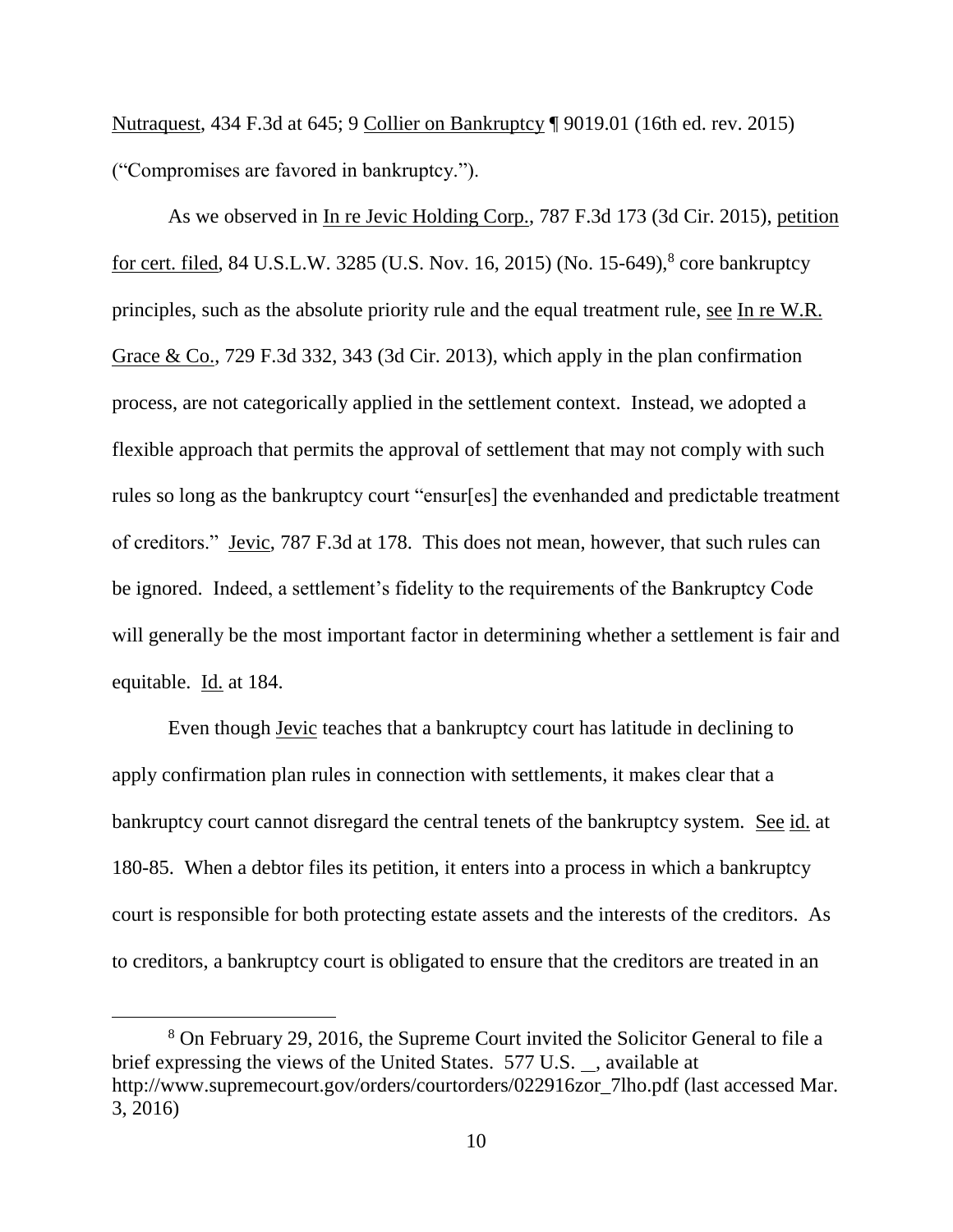"evenhanded and predictable" fashion, both in and outside of the settlement context. Id. at 184. Thus, it "may approve settlements that deviate" from treating similarly situated creditors equally "only if [it] ha[s] 'specific and credible grounds to justify the deviation." Id. (quoting In re Iridium Operating, LLC, 478 F.3d 452, 466 (2d Cir. 2007)). We must therefore decide whether there has been a deviation from the equal treatment rule here, and, if so, whether the Bankruptcy Court had adequate reasons for doing so.

A review of the record demonstrates that the Bankruptcy Court properly concluded that there was in fact equal treatment. First, each First Lien Noteholder was offered 105% of the principal note amount, and 101% of the accrued interest. Thus, each Noteholder was offered the same percentage of both principal and accrued interest. Second, each was offered the opportunity to retain its rights to seek a "make whole remedy." Thus, any Noteholder who chose not to settle maintained its entire claim against the estate, fully secured by the estate's assets.

Unlike Jevic, wherein the settlement barred an entire class of creditors from relief, no group of eligible creditors was deprived of the opportunity to participate. Thus, the settlement offer presented each First Lien Noteholder with a choice and left each to decide whether the potential to recover the make-whole premium in full was worth foregoing a guaranteed premium payment upon settlement. This is all that the Bankruptcy Code requires. W.R. Grace & Co., 729 F.3d at 327 ("[C]ourts have interpreted the same treatment requirement to mean that all claimants in a class must have the same opportunity for recovery." (internal quotation marks omitted)).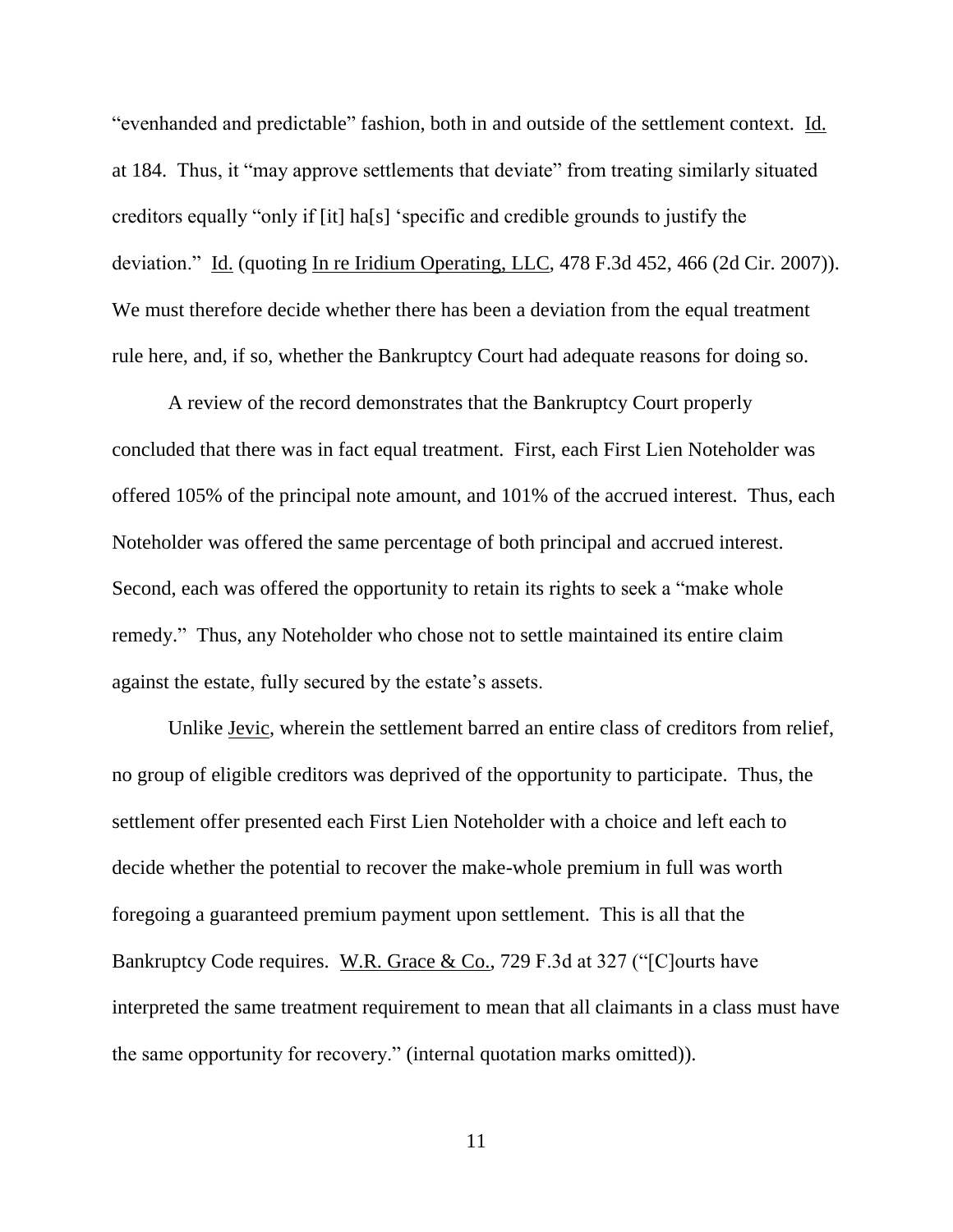Although the settlement offer results in differing outcomes when viewed through the lens of the total potential recovery on the make-whole premium, mere differences in potential final outcomes resulting from choices made by individual creditors do not violate the equal treatment protections of  $\S 1123(a)(4)$ . See In re Wash. Mut., Inc., 442 B.R. 314, 355 (Bankr. D. Del. 2011) (citing In re Dana Corp., 412 B.R. 53, 62 (S.D.N.Y. 2008)). As the Bankruptcy Court observed, "it certainly isn't unfair discriminatory treatment when we look at simply the fact of the difference between the realization on what the make[-w]hole premium might or might not be."<sup>9</sup> JA 169-70.

Finally, the settlement does not negatively impact the uninvolved creditors and, in fact, actually helps them. It is undisputed that the proposal, the settlement allowed the estate to save well over ten million dollars each month in interest payments. As a result, many junior creditors supported and benefitted from the settlement because the savings increased the amount of money available to satisfy lower priority claims.

For these reasons, the settlement is not inconsistent with the equal treatment rule.

 $\mathcal{C}$ 

Finally, the Trustee contends that the pre-petition arrangement with PIMCO, WAMCO, and Fidelity and the settlement offer constitute an improper sub rosa plan. When a transaction or settlement in bankruptcy has the effect of "dictating some of the terms of any future reorganization plan," a court deems the transaction impermissible

<sup>&</sup>lt;sup>9</sup> The Bankruptcy Court also noted that PIMCO, WAMCO, and Fidelity received some additional consideration, such as the most favored nations clause, but this was not discriminatory, because those creditors provided additional benefits to the estate through backstop funding commitments and additional financing.